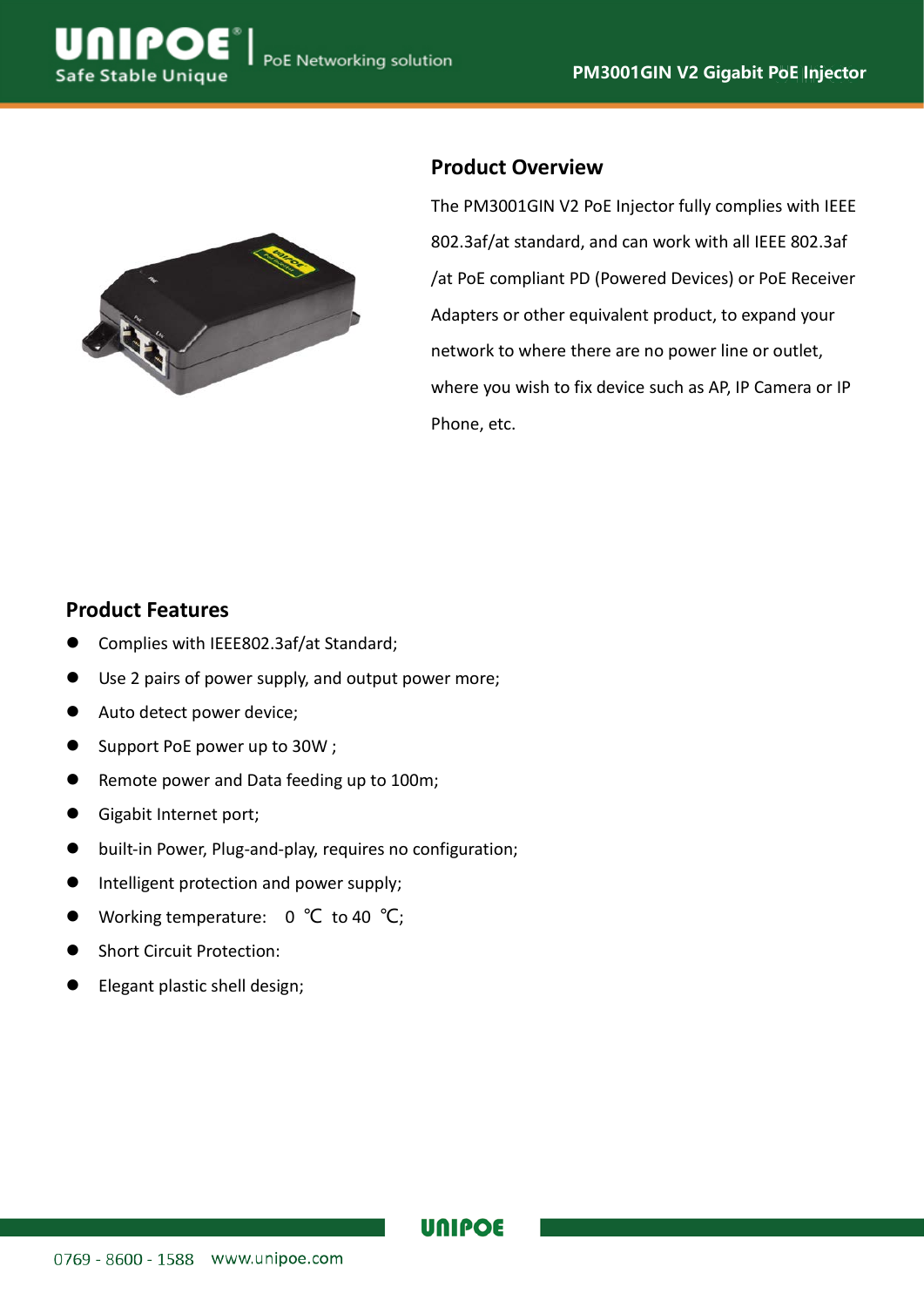

# **Product Specifications**

| <b>Model</b>                 | <b>PM3001GINV2</b>                                                                                                                                                                                           |
|------------------------------|--------------------------------------------------------------------------------------------------------------------------------------------------------------------------------------------------------------|
| Port                         | LAN: 1x10/100/1000Mbps RJ45 Port<br>PoE: 1x10/100/1000Mbps RJ45 Port                                                                                                                                         |
| <b>PoE Standard</b>          | IEEE802.3af/at                                                                                                                                                                                               |
|                              |                                                                                                                                                                                                              |
| <b>PSE Power on RJ-45</b>    | $1/2(+)$ , $3/6(-)$<br>Data Pairs                                                                                                                                                                            |
| <b>PoE Power Output</b>      | 30W Max                                                                                                                                                                                                      |
| <b>Input Voltage</b>         | AC 100-240V 50/60Hz                                                                                                                                                                                          |
| <b>Input Current</b>         | 0.6Amax, @100V AC/60HZ (Full Load)                                                                                                                                                                           |
| <b>Inrush Current</b>        | 70A (RMS) maximum for AC 230V/50HZ (Full Load)                                                                                                                                                               |
| <b>Leakage Current</b>       | 5mA(Max)AC 230V/50HZ (Full Load)                                                                                                                                                                             |
| <b>No-Load Voltage</b>       | DC55V $\pm$ 5%, AC 230V/50HZ (No-Load)                                                                                                                                                                       |
| <b>Output Voltage</b>        | DC55V $\pm$ 5%, AC 230V/50HZ (Full Load)                                                                                                                                                                     |
| <b>Output current</b>        | 0.58A Max                                                                                                                                                                                                    |
| output ripple voltage        | ≤200mV, Test conditions: rated input voltage, full load output, Tested<br>with 20MHz bandwidth oscilloscope, Parallel connected a 0.1uF<br>ceramic capacitor and a 10uF electrolytic capacitor to the output |
| <b>Efficiency</b>            | ≥85%, @230V AC 50HZ, (Full Load)                                                                                                                                                                             |
| <b>Operation Temperature</b> | 0°C~40°C                                                                                                                                                                                                     |
| <b>Storage Temperature</b>   | -40°C~70°C                                                                                                                                                                                                   |
| <b>Operation Humidity</b>    | 10%~90% RH<br>non-condensing                                                                                                                                                                                 |
| <b>Storage Humidity</b>      | 5%~90% RH<br>non-condensing                                                                                                                                                                                  |
| Dimensions(L*W*H)            | 142 *60 *32 mm                                                                                                                                                                                               |
| <b>LED Indicator</b>         | PWR(Green), LNK/ACT(Green)                                                                                                                                                                                   |
| <b>Network Media(Cable)</b>  | 10BASE-T: UTP category 3, 5 cable (≤100m)<br>100BASE-TX: UTP category 5, 5e cable (≤100m)<br>1000BASE-T: UTP category 5e, 6 cable(≤100m)                                                                     |
| <b>Certification</b>         | CE, FCC, ETL, CB, ITS GS, UKCA, RCM, SAA                                                                                                                                                                     |
| <b>MTBF</b>                  | >50000 hours                                                                                                                                                                                                 |

**UNIPOE**